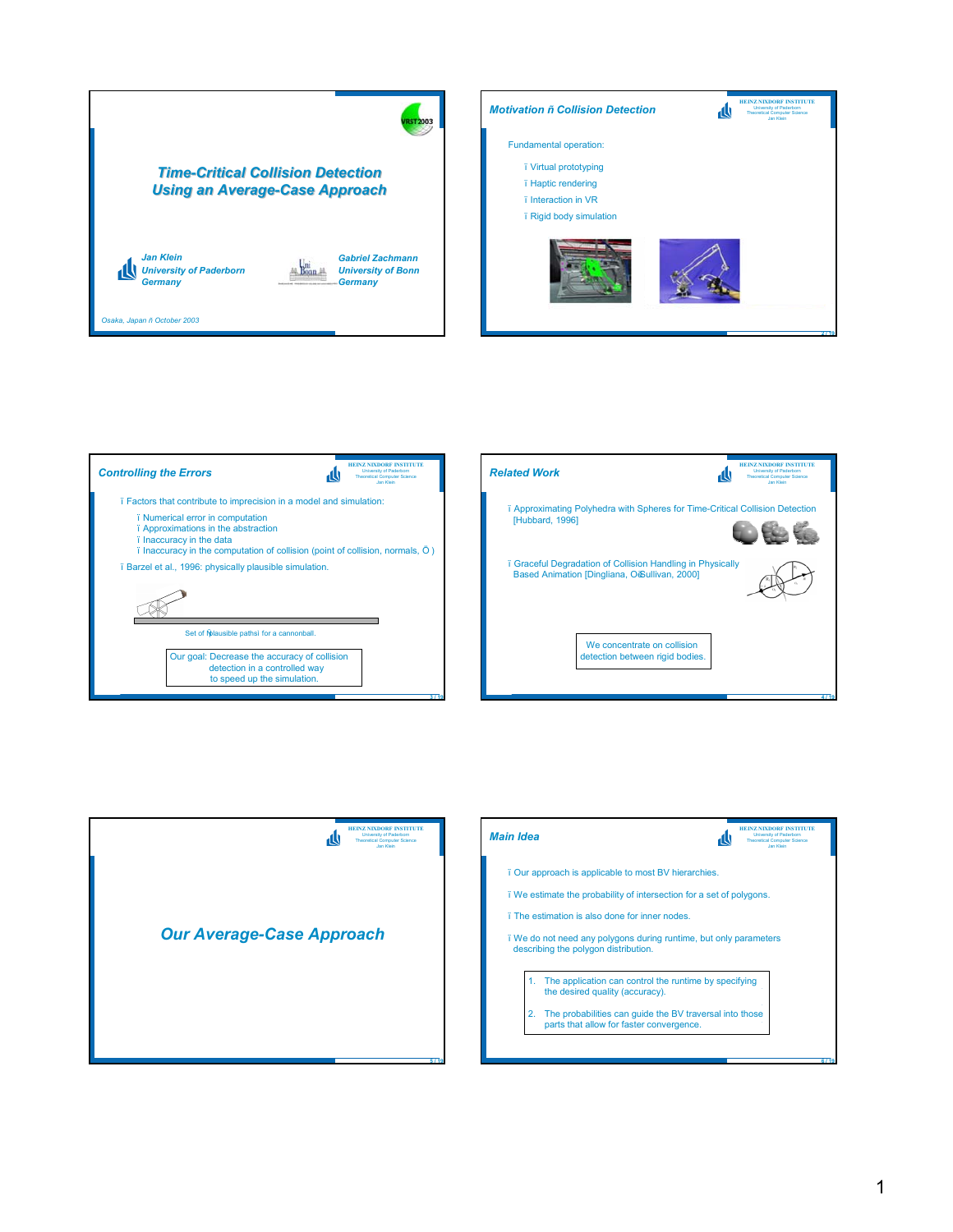







**11 / 19**

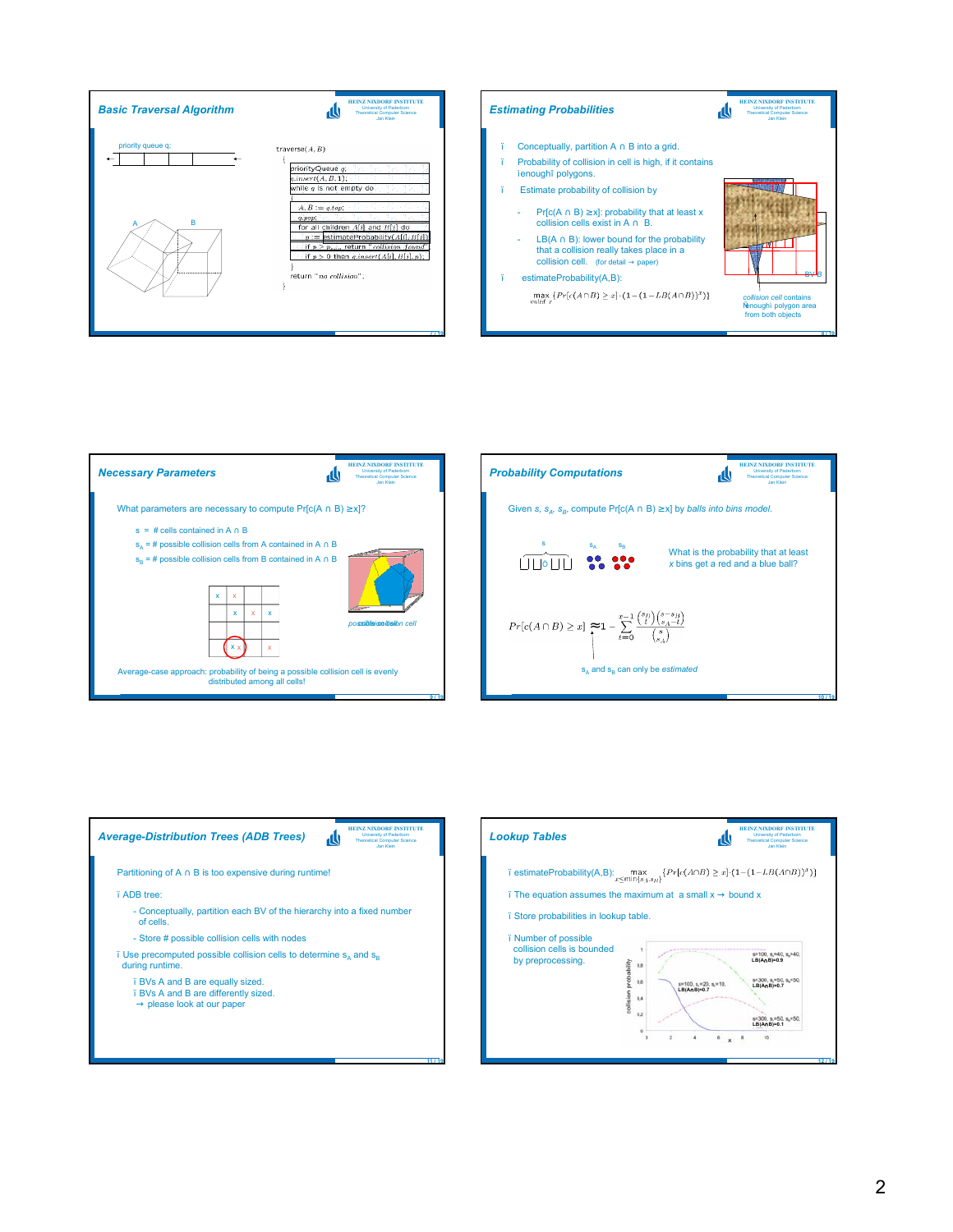